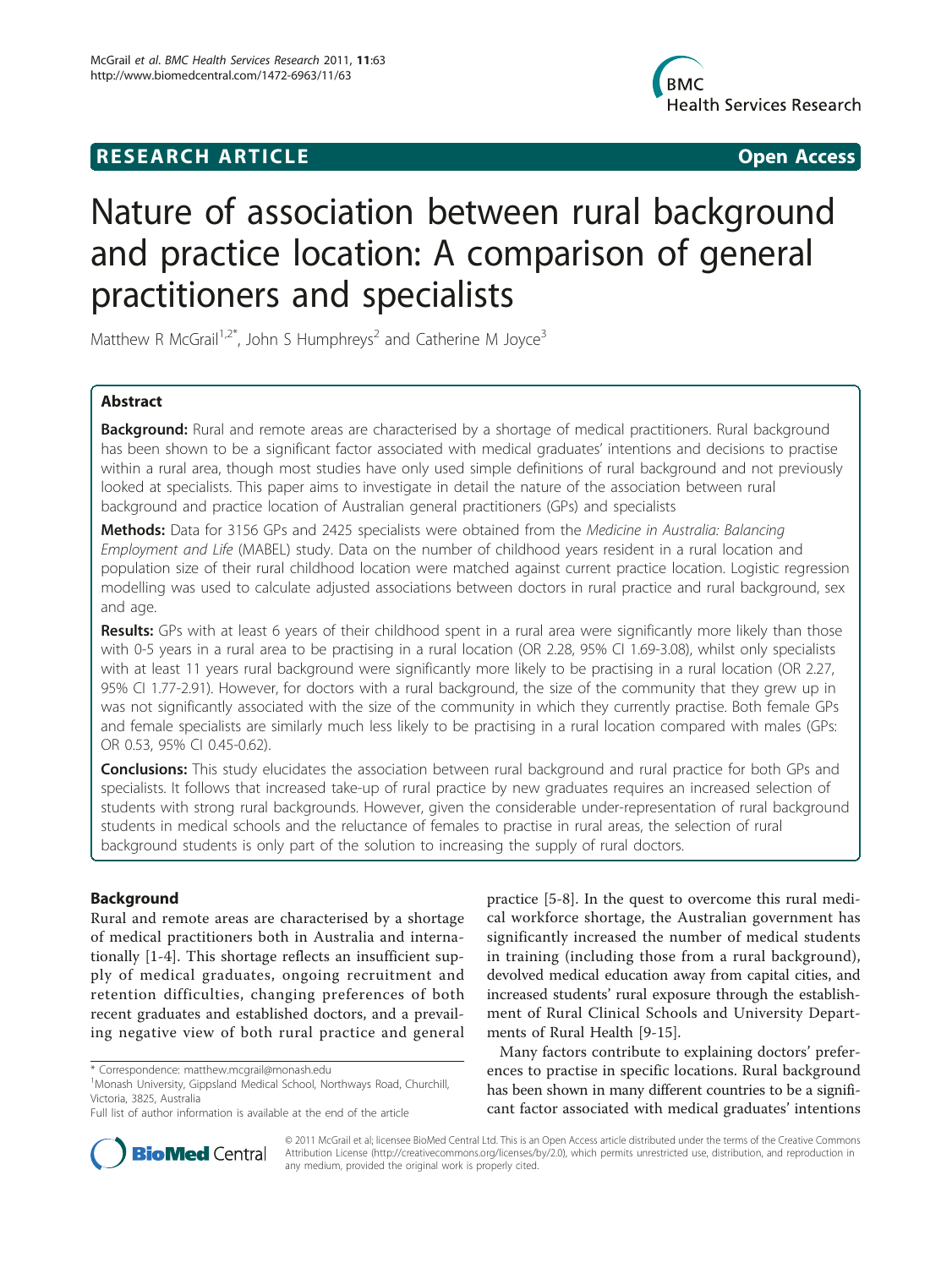and decisions to practise within a rural area [[16-21\]](#page-6-0). A recent review of healthcare professionals found that rural background was the factor most strongly associated with rural practice [\[22](#page-6-0)], though this finding does not always take account of the additional impact of other factors or strategies [\[22,23](#page-6-0)]. The strength of association (odds ratio) between rural background and rural practice was estimated in a 2003 systematic review of 12 studies at approximately 2.0-2.5 [[24\]](#page-6-0). Several more recent studies provide consistent support for this association [[19,25,26](#page-6-0)].

However, most of these studies have been small in size and arguably somewhat simplistic in their assessment of the association between rural background and rural practice. The actual nature of rural background is not typically distinguished according to the specific geographical location or duration of time spent there. Furthermore, the association for specialists compared with general practitioners (GPs) has not previously been investigated. The aim of this paper, therefore, is to investigate in more detail the nature of the association between rural background and practice location of Australian doctors. Specifically it investigates, for both GPs and specialists, (i) what influence the number of childhood years resident in a rural location and population size of the main childhood rural residential location have on current practice in a rural location, and (ii) the strength of association between rural background and current rural practice, after adjusting for covariates. Additionally for specialists, the strength of association between rural background and providing rural visiting services is examined.

# Methods

This paper uses data from the Medicine in Australia: Balancing Employment and Life (MABEL) study, a large prospective cohort (longitudinal) study of Australian doctors (see [https://mabel.org.au/](https://mabel.org.au)). The primary aim of MABEL is to investigate labour supply decisions and their determinants among Australian doctors, and is currently funded for four annual waves. The first wave of data ( $n = 10,498$ ; response rate = 19.36%), used here, was self-selected from the entire Australian medical workforce (GPs and GP registrars, specialists, specialists in training, and hospital non-specialists) between June and November 2008. Each doctor-type used a similar questionnaire, consisting of eight sections, which can be viewed at the study's website. Further details of the study protocol and baseline data have been reported elsewhere [[27\]](#page-6-0). Non-response bias analysis of wave 1 found no major concerns including that older doctors were slightly under-represented, females were overrepresented by six-percentage points, GPs were underrepresented by four percentage points, specialists were over-represented by five percentage points, rural doctors

were over-represented by four percentage points whilst hours worked was similarly distributed to the population. The study was approved by the University of Melbourne Faculty of Economics and Commerce Human Ethics Advisory Group (Ref. 0709559) and the Monash University Standing Committee on Ethics in Research Involving Humans (Ref. CF07/1102 - 2007000291).

For this paper, respondents within our study cohort were limited to doctors considered to be unrestricted in their choice of practice location. For GPs, unrestricted refers to those who are either not training as a registrar or those not mandated to practise in 'areas of need' or 'workforce shortage' such as for many International Medical Graduates [[28](#page-6-0)]. For specialists, unrestricted refers to specialties that are not limited by location to practising in large metropolitan centres, specifically anaesthesia (non-ICU), diagnostic radiology, emergency medicine, general medicine, general surgery, obstetrics and gynaecology, orthopaedics, paediatrics and psychiatry. For the nine specialties included, all had at least 15% of respondents in our cohort located in cities of <100,000 residents and generally require a smaller population catchment to maintain a viable service [[29\]](#page-6-0).

Nature of rural background, the key predictor used in this paper, was measured using two items. The first was the number of years resident in a rural area up until school leaving age (0-18 years). Other studies have highlighted the non-linear association between rural childhood years and practice location, so we separated the number of years into four groups: 0 years, 1-5 years, 6-10 years and 11-18 years. Furthermore, rural background (duration) was separated as a binary variable by those who spent at least six years of their childhood in a rural location. The second item was the main residential rural location (if applicable) until school leaving age, which was geocoded and analysed using six community sizes: metropolitan =  $>$  = 1,000,000 residents; large regional = 100,000- 99,999 residents; large rural = 25,000-99,999 residents; medium rural = 10,000-24,999 residents; small rural = 2500 - 9999 residents; and very small rural = <2500 residents. Rural background (community size), when applied as a binary variable, was defined as communities with <100,000 residents. Current practice location (community size) was also separated into the same six categories, and dichotomised as "rural practice" for work locations with <100,000 residents.

Bivariate associations were tested using the Pearson chi-squared test. Strength of association was measured using the odds ratio (OR), together with 95% confidence intervals. Crude odds ratios are reported to enable comparison with covariate-adjusted odds ratios, calculated through logistic regression models. The two key demographic covariates included in the adjusted model were gender and age (under 40, 40-49, 50-59 and 60+).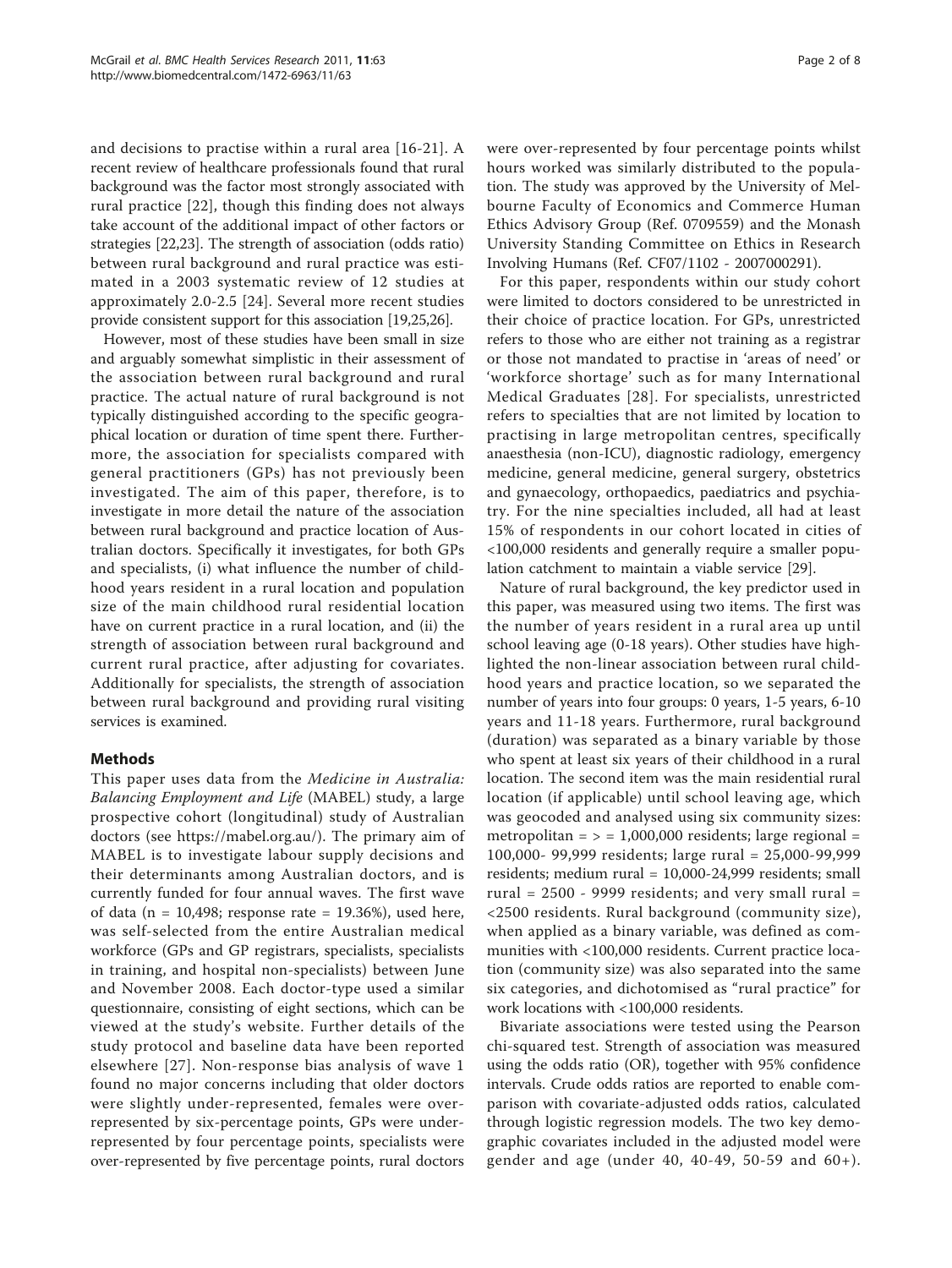Interaction effects were tested in the adjusted models but these were not statistically significant. Deviation contrasts, which enable the comparison of each category to the unweighted average of all categories for that variable, were used for the four age groups because there is no obvious comparison group. Calculations were performed using PASW Statistics 18.0 (SPSS Inc, Chicago, Ill, USA) and StataSE 10 (StataCorp, Texas, USA).

One additional association of rural background and rural practice was assessed for specialists who provide visiting services (e.g. weekly, monthly) in other geographic areas (usually smaller rural towns). For this item, all specialists (both restricted and unrestricted) were included.

### Results

Responses were received in Wave 1 from 3906 GPs (including registrars) and 4596 specialists (completed specialty training). Of these, 3156 GPs and 2425 specialists are unrestricted in location of practice. It is seen in Table 1 that doctors with some rural background make up between 20% and 25% of the MABEL Wave 1 cohort. With Australia having around 35% of its population residing in rural areas, this highlights the historical under-representation of medical students from rural backgrounds, despite government initiatives designed to increase their proportion [\[12\]](#page-6-0). Only minor differences are seen by gender and by age for both GPs and specialists, though there was a significant association between age and rural background for specialists ( $p = 0.02$ ). Additionally, GPs and specialists are equally likely to have some rural background ( $p = 0.44$ ).

# Associations between nature of rural background and practice location

Table [2](#page-3-0) shows the association between rural background (both duration and location) and current place of practice for both GPs and specialists. There is a clear association between the number of childhood years resident in a rural location and subsequently practising in a rural

Table 1 Characteristics of respondents (unrestricted GPs and Specialists)

|                |             | GP Background* | Specialist Background* |              |  |  |
|----------------|-------------|----------------|------------------------|--------------|--|--|
|                | Rural       | Metropolitan   | <b>Rural</b>           | Metropolitan |  |  |
| <b>Total</b>   | 711 (23.1%) | 2369 (76.9%)   | 525 (22.2%)            | 1839 (77.8%) |  |  |
| <b>Males</b>   | 411 (24.1%) | 1295 (75.9%)   | 375 (22.1%)            | 1323 (77.9%) |  |  |
| <b>Females</b> | 300 (21.8%) | 1074 (78.2%)   | 150 (22.5%)            | 516 (77.5%)  |  |  |
| Under 40       | 91 (20.8%)  | 347 (79.2%)    | 82 (22.6%)             | 281 (77.4%)  |  |  |
| 40-49          | 211 (22.5%) | 725 (77.5%)    | 148 (18.9%)            | 637 (81.1%)  |  |  |
| 50-59          | 274 (23.7%) | 884 (76.3%)    | 166 (23.2%)            | 551 (76.8%)  |  |  |
| $60+$          | 135 (24.6%) | 413 (75.4%)    | 129 (26.1%)            | 366 (73.9%)  |  |  |

\*Background location missing for 76 GPs and 61 specialists; Age missing for 4 specialists.

location ( $p < 0.001$ ). Only 28% of GPs with no childhood years spent in a rural location and 32% of GPs with 1-5 childhood years in a rural location are currently practising in a rural area. This rises considerably to 47% for GPs with 6-10 childhood years in a rural location and 48% of GPs with more than 10 childhood years in a rural location currently practising in a rural area. Closer investigation reveals that GPs with either no rural childhood years or 1-5 rural childhood years are similar in their distribution of current practice location, whilst GPs with 6-10 and 11-18 rural childhood years are also similarly distributed.

For specialists, minimal difference was seen in the distribution of current practice location for those with 0 years (16% practising in a rural area), 1-5 years (16% practice rural) and 6-10 childhood years in a rural location (18% practice rural). However, the number of specialists practising in a rural location rises dramatically to 30% for those with 11-18 childhood years spent in a rural location ( $p < 0.001$ ).

For GPs and specialists who spent some of their childhood in a rural location, there appears to be only a minimal association between the size of the childhood community and the size of their current practice location. Unlike the number of childhood years resident in a rural location, size of childhood community appears to have little bearing on the size of practice location community once below 100,000 residents. Doctors who grew up in rural communities ranging from large rural towns through to very small rural towns are not more or less likely to be practising in similar sized communities.

# Strength of association for GPs between rural background, covariates, and rural practice

Table [3](#page-3-0) shows for GPs the strength of association between rural background and practising in a rural area (communities <100,000 residents). Similar to Table [2](#page-3-0) results, there is no statistically significant difference for GPs between those with 1-5 years and 0 years of rural childhood both for crude association (OR 1.21, 95% CI 0.89-1.63) and adjusted association (OR 1.20, 0.89-1.63) with rural practice. However, those with both 6-10 years and 11-18 childhood rural years were equally statistically significantly associated with rural practice both for crude associations (OR 2.30, 95% CI 1.70-3.10 and OR 2.32, 95% CI 1.91-2.83) and adjusted associations (OR 2.28, 95% CI 1.69-3.08 and OR 2.35, 95% CI 1.93-2.87).

While it appears that the crude association is somewhat similar for males and females (OR 2.52 and 1.94), there are considerably fewer females than males from both rural and metropolitan backgrounds choosing to practise in a rural area. This is reflected in the adjusted associations, with males nearly twice the odds of females to be practising in a rural area (OR 1.89, 95% CI 1.60-2.23).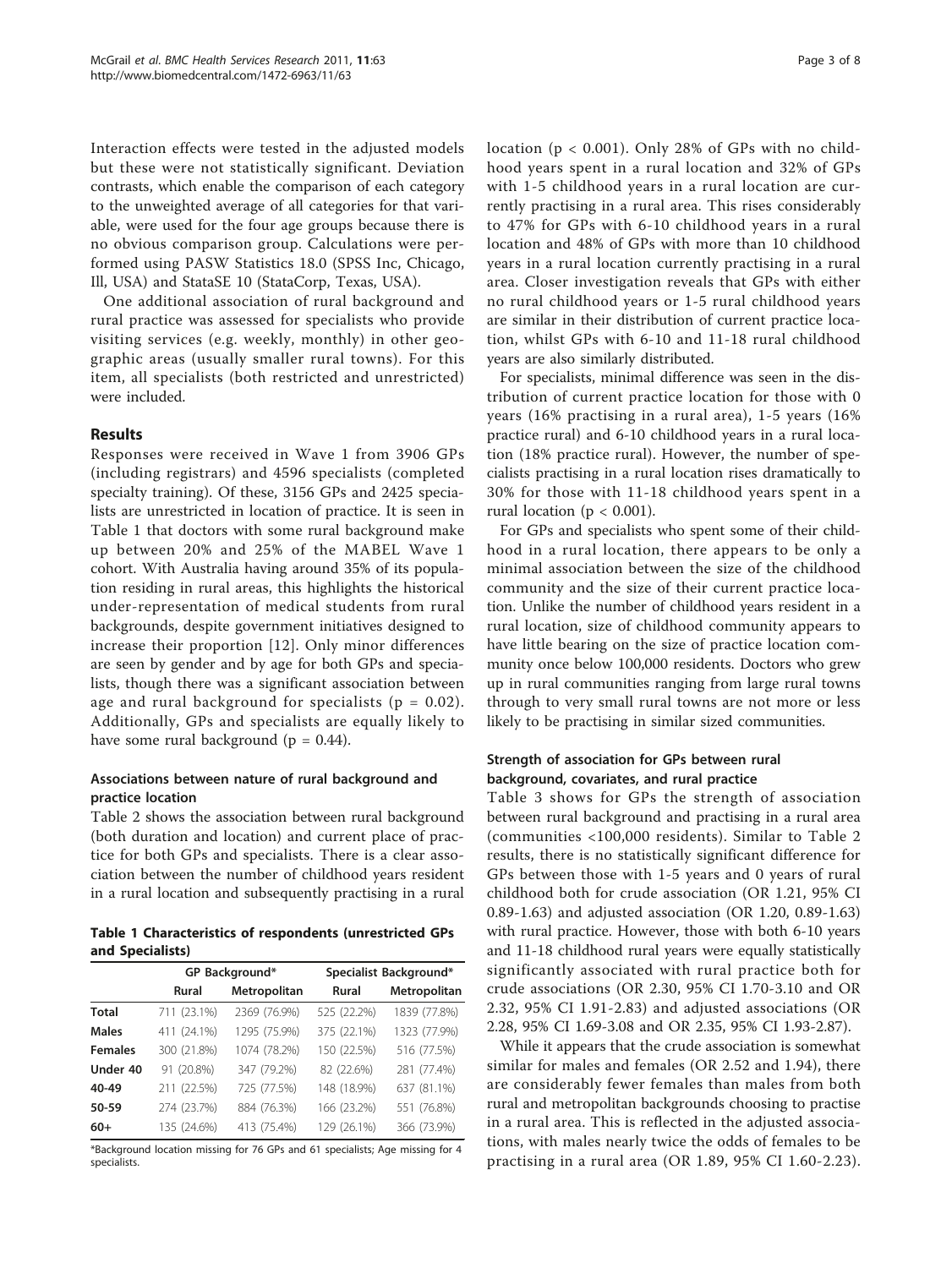| Childhood rural background   | Current Practice Location (Community Size)* |                |             |              |             |                          |  |  |  |
|------------------------------|---------------------------------------------|----------------|-------------|--------------|-------------|--------------------------|--|--|--|
|                              | Metropolitan                                | Large regional | Large rural | Medium rural | Small rural | Very small rural         |  |  |  |
| $GPs(n)^*$                   | 1716                                        | 341            | 318         | 214          | 274         | 204                      |  |  |  |
| 0 years (70%)                | 61%                                         | 11%            | 9%          | 7%           | 7%          | 5%                       |  |  |  |
| 1-5 years (7%)               | 58%                                         | 10%            | 9%          | 10%          | 7%          | 6%                       |  |  |  |
| 6-10 years (6%)              | 44%                                         | 9%             | 14%         | 7%           | 14%         | 12%                      |  |  |  |
| 11-18 years (17%)            | 39%                                         | 13%            | 17%         | 8%           | 13%         | 10%                      |  |  |  |
| Large/medium rural (10%)     | 43%                                         | 12%            | 18%         | 10%          | 8%          | 9%                       |  |  |  |
| Small/very small rural (13%) | 43%                                         | 11%            | 14%         | 7%           | 15%         | 10%                      |  |  |  |
| Specialists (n)*             | 1434                                        | 527            | 288         | 139          | 26          | $\overline{\phantom{a}}$ |  |  |  |
| 0 years (73%)                | 62%                                         | 22%            | 10%         | 5%           | 1%          | $\sim$                   |  |  |  |
| 1-5 years (5%)               | 63%                                         | 21%            | 12%         | 2%           | 2%          | $\overline{\phantom{a}}$ |  |  |  |
| 6-10 years (5%)              | 55%                                         | 27%            | 13%         | 3%           | 2%          | $\sim$                   |  |  |  |
| 11-18 years (17%)            | 48%                                         | 22%            | 19%         | 10%          | 1%          | $\overline{\phantom{a}}$ |  |  |  |
| Large/medium rural (9%)      | 54%                                         | 19%            | 19%         | 6%           | 2%          | $\overline{\phantom{a}}$ |  |  |  |
| Small/very small rural (11%) | 56%                                         | 22%            | 15%         | 6%           | 1%          | $\overline{\phantom{a}}$ |  |  |  |

<span id="page-3-0"></span>Table 2 Distribution of Australian GPs' and specialists' current practice location (community size) by number of childhood years in a rural location and size of childhood rural location

\* Current practice location missing for 14 GPs and 11 specialists; Rural childhood years missing for 75 GPs and 54 specialists.

Doctors who grew up in a metropolitan or large regional location (GPs - 77%, specialists - 80%) are distributed near identically to those with 0 years rural background.

Younger GPs with a rural background are the most likely age cohort to be currently practising in a rural area (OR 1.22, 95% CI 1.03-1.45) while the oldest group of GPs is the least likely to be practising in a rural area (OR 0.73, 95% CI 0.62-0.86).

# Strength of association for specialists between rural background, covariates, and rural practice

Table [4](#page-4-0) shows for specialists the association between rural background and practising in a rural area (communities <100,000 residents). As with Table 2 results, it is seen that only those with 11-18 rural childhood years had a greater likelihood of rural specialist practice (OR 2.24, 95% CI 1.75 - 2.87 and adjusted OR 2.27, 95% CI 1.77 - 2.91). There is no statistically significant difference between those practising in rural areas for specialists with 0, 1-5 or 6-10 years rural childhood years.

The crude association between rural background and practising in a rural area is similar for male and female

| Table 3 Strength of association between growing up in a rural location and practising in a rural location for |  |  |  |  |  |
|---------------------------------------------------------------------------------------------------------------|--|--|--|--|--|
| <b>Australian GPs</b>                                                                                         |  |  |  |  |  |

| <b>Unrestricted GPs</b>                           | Rural<br>Background | <b>Rural Practice</b><br>(%) | <b>Crude Odds Ratio</b><br>(95% CI) | <b>Adjusted Odds Ratio</b><br>$(95% \; \text{Cl})$ |
|---------------------------------------------------|---------------------|------------------------------|-------------------------------------|----------------------------------------------------|
| Childhood years resident in a rural area (0 years | 0 years             | 28.2%                        |                                     |                                                    |
| reference group)                                  | 1-5 years           | 32.1%                        | 1.21(0.89, 1.63)                    | $1.20(0.89-1.63)$                                  |
|                                                   | 6-10 years          | 47.4%                        | 2.30(1.70, 3.10)                    | 2.28 (1.69-3.08)                                   |
|                                                   | $11-18$ years       | 47.7%                        | 2.32 (1.91, 2.83)                   | 2.35 (1.93-2.87)                                   |
| Male (55.3%)                                      | Rural -24.1%        | 55.3%                        | $2.52$ (2.01, 3.17)                 | 1.89 (1.60-2.23)                                   |
|                                                   | Metro - 75.9%       | 32.9%                        |                                     |                                                    |
| Female (44.7%)                                    | Rural -21.8%        | 37.1%                        | 1.94 (1.47, 2.55)                   | $0.53(0.45-0.62)$                                  |
|                                                   | Metro - 78.2%       | 23.3%                        |                                     |                                                    |
| Under 40 (14.0%)                                  | Rural -20.8%        | 51.6%                        | $2.62$ (1.63, 4.20)                 | $1.22(1.03-1.45)$                                  |
|                                                   | Metro - 79.2%       | 29.0%                        |                                     |                                                    |
| 40-49 (30.3%)                                     | Rural -22.5%        | 49.8%                        | 2.52 (1.84, 3.45)                   | $1.09(0.96 - 1.24)$                                |
|                                                   | Metro - 77.5%       | 28.2%                        |                                     |                                                    |
| 50-59 (37.6%)                                     | Rural -23.7%        | 47.3%                        | 2.10 (1.59, 2.78)                   | $1.03(0.91 - 1.16)$                                |
|                                                   | Metro - 76.3%       | 29.9%                        |                                     |                                                    |
| 60 and over (18.1%)                               | Rural -24.6%        | 42.1%                        | 2.09(1.39, 3.15)                    | $0.73(0.62 - 0.86)$                                |
|                                                   | Metro - 75.4%       | 25.8%                        |                                     |                                                    |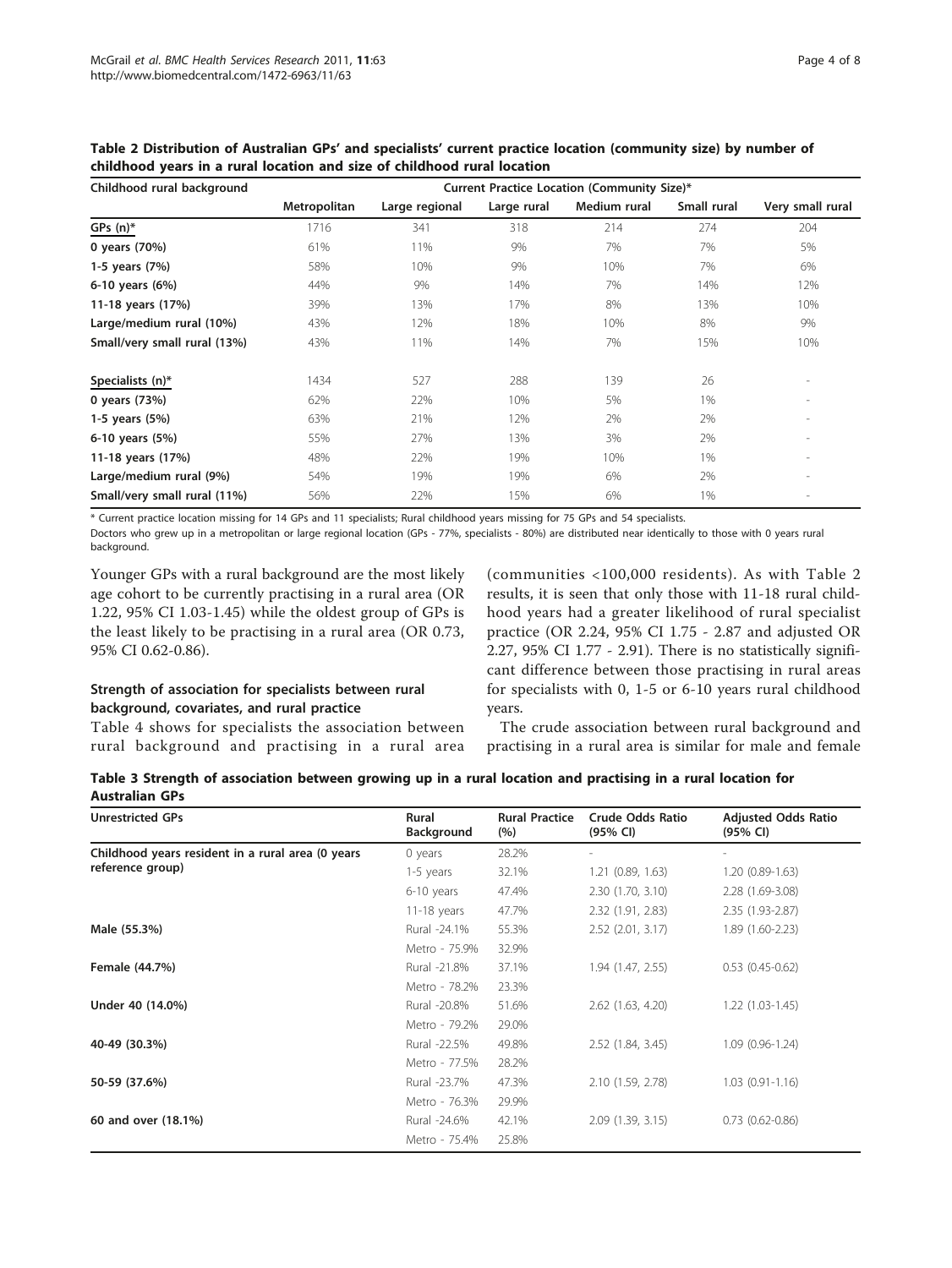| Unrestricted specialists                          | Rural<br>Background | <b>Rural Practice</b><br>(%) | <b>Crude Odds Ratio</b><br>(95% CI) | <b>Adjusted Odds Ratio</b><br>(95% CI) |  |
|---------------------------------------------------|---------------------|------------------------------|-------------------------------------|----------------------------------------|--|
| Childhood years resident in a rural area (0 years | $0$ years           | 16.2%                        |                                     |                                        |  |
| reference group)                                  | 1-5 years           | 15.9%                        | $0.98$ $(0.60, 1.60)$               | $1.02(0.62 - 1.69)$                    |  |
|                                                   | 6-10 years          | 18.1%                        | 1.15(0.70, 1.87)                    | $1.17(0.72 - 1.92)$                    |  |
|                                                   | $11-18$ years       | 30.1%                        | $2.24$ (1.75, 2.87)                 | 2.27 (1.77-2.91)                       |  |
| Male (72.0%)                                      | Rural -22.1%        | 31.3%                        | 2.09(1.61, 2.71)                    | $1.75(1.34-2.27)$                      |  |
|                                                   | Metro -77.9%        | 17.9%                        |                                     |                                        |  |
| Female (28.0%)                                    | Rural -22.5%        | 18.0%                        | $1.66$ $(1.01, 2.73)$               | $0.57(0.44-0.74)$                      |  |
|                                                   | Metro -77.5%        | 11.7%                        |                                     |                                        |  |
| Under 40 (15.2%)                                  | Rural -22.6%        | 17.1%                        | 1.24(0.64, 2.41)                    | $0.85(0.67-1.08)$                      |  |
|                                                   | Metro -77.4%        | 14.2%                        |                                     |                                        |  |
| 40-49 (33.0%)                                     | Rural -18.9%        | 27.7%                        | 2.01 (1.32, 3.05)                   | $1.06(0.89-1.26)$                      |  |
|                                                   | Metro -81.1%        | 16.0%                        |                                     |                                        |  |
| 50-59 (30.4%)                                     | Rural -23.2%        | 33.1%                        | 2.49 (1.68, 3.70)                   | $1.12(0.94-1.33)$                      |  |
|                                                   | Metro -76.8%        | 16.6%                        |                                     |                                        |  |
| 60 and over (21.4%)                               | Rural -26.1%        | 26.6%                        | $1.72$ $(1.07, 2.77)$               | $0.98(0.81 - 1.20)$                    |  |
|                                                   | Metro -73.9%        | 17.4%                        |                                     |                                        |  |
| Provide rural visiting service (37.7%)            | Rural -21.8%        | 34.3%                        | 2.58 (1.97, 3.38)                   | N/A                                    |  |
|                                                   | Metro -78.2%        | 16.8%                        |                                     |                                        |  |

<span id="page-4-0"></span>Table 4 Strength of association between growing up in a rural location and practicing in a rural location for Australian specialists

specialists (OR 2.09 and 1.66), but there is a statistically significant decrease in females from both rural and metropolitan backgrounds practising as specialists in a rural area. Again, this is reflected in the adjusted OR, with males close to twice the odds of females to be practising in a rural area (OR 1.75, 95% CI 1.34-2.27). The youngest specialists  $( $40$ ) from both backgrounds$ are the least likely age cohort to be practising in a rural location (OR 0.85, 95% CI 0.67 - 1.08), whilst 50-59 year old specialists from a rural background are the most likely to be practising in a rural location (OR 1.12, 95% CI 0.94 - 1.33). The final row in Table 4 shows that specialists who provide visiting services to those rural locations which are unable to support a more permanent presence are clearly more likely to come from a rural background (OR 2.58, 95% CI 1.97 - 3.38).

# **Discussion**

The results from this study confirm existing evidence of the strong association between childhood rural background and taking up medical practice in a rural area. Our study has demonstrated that this association applies not just to GPs but also specialists. Importantly too, for the first time, this study investigates whether there is any association between length of time spent as a child in a rural location and the likelihood of taking up rural practice, and whether the size of the childhood community relates to that in which practice is taken up.

Examination of the association between the number of rural childhood years and rural practice reveals a clear

separation point, though this was different for GPs and specialists. For GPs, those with at least 6 years of their childhood in a rural location were statistically significantly more likely to practise in a rural area than those with 0-5 years of their childhood resident in a rural location. Interestingly, for specialists it was found that only those with over 10 years of their childhood in a rural location were statistically significantly more likely to practise in a rural area. Unfortunately, our study is not able to distinguish between years of rural childhood into secondary school and primary school periods, though a separate Australian study found no difference in their association with rural practice for GPs [[18\]](#page-6-0). In contrast, there does not appear to be any association between the size of the community that rural background doctors spent their childhood and taking up rural practice. Doctors who grew up in communities ranging from very small rural communities through to large rural towns are equally likely to be practising as rural doctors.

All existing evidence on the association between rural background and rural practice is for GPs only. Our study has demonstrated new evidence of this association applying also to specialists. After limiting to unrestricted (by location choice) specialists, it was found that only those with at least 10 years of their childhood in a rural location were strongly associated with rural practice. The ratio between male and female specialists practising in a rural area was very similar compared to GPs. However, age and rural practice was distributed differently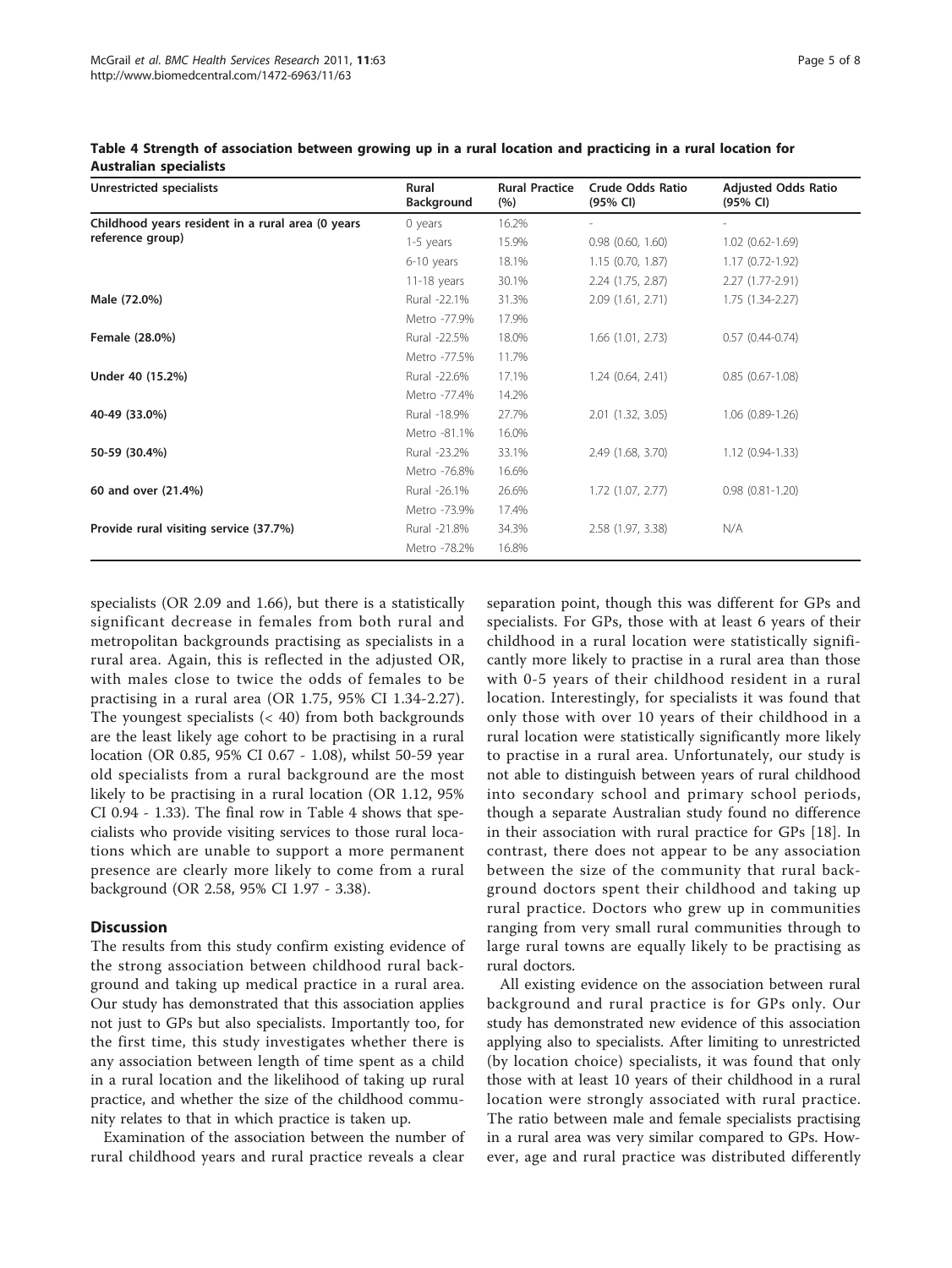for specialists, with those aged 50-59 most likely to be in rural practice, whilst those aged less than 40 was the least likely to be in rural practice. This may reflect a preference for specialists to remain within larger and more proximate networks early in their career before they are ready to embark on rural practice.

It follows that increasing the proportion of medical graduates taking up rural practice requires significantly increased priority to students who have spent some proportion of their childhood in a rural location. Unfortunately, however, evidence suggests that this is difficult to achieve since rural background students have been shown to be highly less likely to apply for entry to medical school [[30,31\]](#page-6-0). Rural background students seeking to enter medical school face considerable impediments, in the form of increased educational costs and, in the absence of preferred rural entry schemes, and in reduced likelihood of gaining selection based solely on academic performance achievements. Overcoming these barriers necessitates ongoing support from both government and medical schools in the form of scholarships and preferred entry for rural background students [[32](#page-6-0),[33](#page-6-0)].

With the increasing feminisation of the medical workforce, currently sitting around 55% of medical students in Australia [[15](#page-6-0)], the statistically significant negative association between female GPs and female specialists and take-up of rural practice, compared to their male peers, is a concern for future rural medical workforce supply [[34](#page-6-0)]. This does not appear to be related to differences in rural background because it is seen that females compared to males have very similar crude associations between rural background and rural practice. However, females from both rural and urban backgrounds who practise as GPs or specialists are much less likely than males to practise in rural areas. Clearly there is scope to increase the rural workforce supply by increasing the take-up of rural practice by females to rates similar to those of males. However, this is unlikely unless expressed concerns of female doctors about difficulty in working part-time, on-call demands and more generally achieving a work-life balance are addressed [[35,36\]](#page-6-0).

Many rural locations are either too small or too isolated to support resident specialists, such as in cardiology, endocrinology, gastroenterology, oncology or urology. Additionally, there has been a large decline in procedural GPs in recent years [[37](#page-6-0)]. For these reasons, visiting specialists often provide the only local access to available specialist services, something which is particularly important for those residents unable to travel to services in large metropolitan areas. Our results show that specialists from a rural background are twice as likely as urban background specialists to provide these important visiting or out-reach services.

A strength of our study is its large cohort size, however, this must be tempered by our low response rate of around 19% which raises concerns about the generalisability of our results. The representativeness of our cohort has been detailed elsewhere [\[27](#page-6-0)], but rural background was not considered in that analysis, thus the level of selection bias specific to this paper is unclear. Whilst we believe that we have optimally used rural background given the data available, it is acknowledged that there are many possible alternative measures of rural background, which were not collected in this study. Some of these include the separation of childhood years into schooling tertiles (ages 0-6, 7-12, and 13-18) and information on their spouse's rural background.

Whilst most emphasis in this study is on the strong association between rural background and rural practice, it follows that, largely due to the proportionally small number of rural background medical students, over two-thirds of all doctors currently working in rural areas do not have a rural background (Table [2](#page-3-0) data). With the large increase in Australian medical students undertaking more training in rural communities [[10,38](#page-6-0)], as well as increasing opportunities for regional-based postgraduate training [[39](#page-6-0)[,40](#page-7-0)], it is hoped that increased proportions of urban-background students might also be attracted to take up rural practice and thereby add to the supply emanating from rural background doctors. Selection of rural background students is just one part of the solution to increasing the supply of rural doctors.

#### Conclusions

The shortage of rural medical practitioners remains a critical problem with no apparent easy solutions. Undoubtedly training medical students from a rural background plays an important part in the supply of rural doctors. This study confirms that the influence of rural background on where unrestricted doctors choose to practise is similar for GPs and specialists. There does not appear to be any statistically significant difference in practice location for doctors who grew up in different sized communities from very small rural through to large rural, but GPs with 6-18 years and specialists with 11-18 childhood years resident in a rural location are statistically significantly more likely to be practising as rural doctors. With the majority of medical students being female, their reluctance to practise in rural areas will place further pressure on the future supply of rural doctors if measures are not put in place to alleviate their concerns.

#### Acknowledgements

This work, part of the MABEL study, was supported by a National Health and Medical Research Council Grant (454799) and by the Australian Government Department of Health and Ageing. We thank the doctors who gave their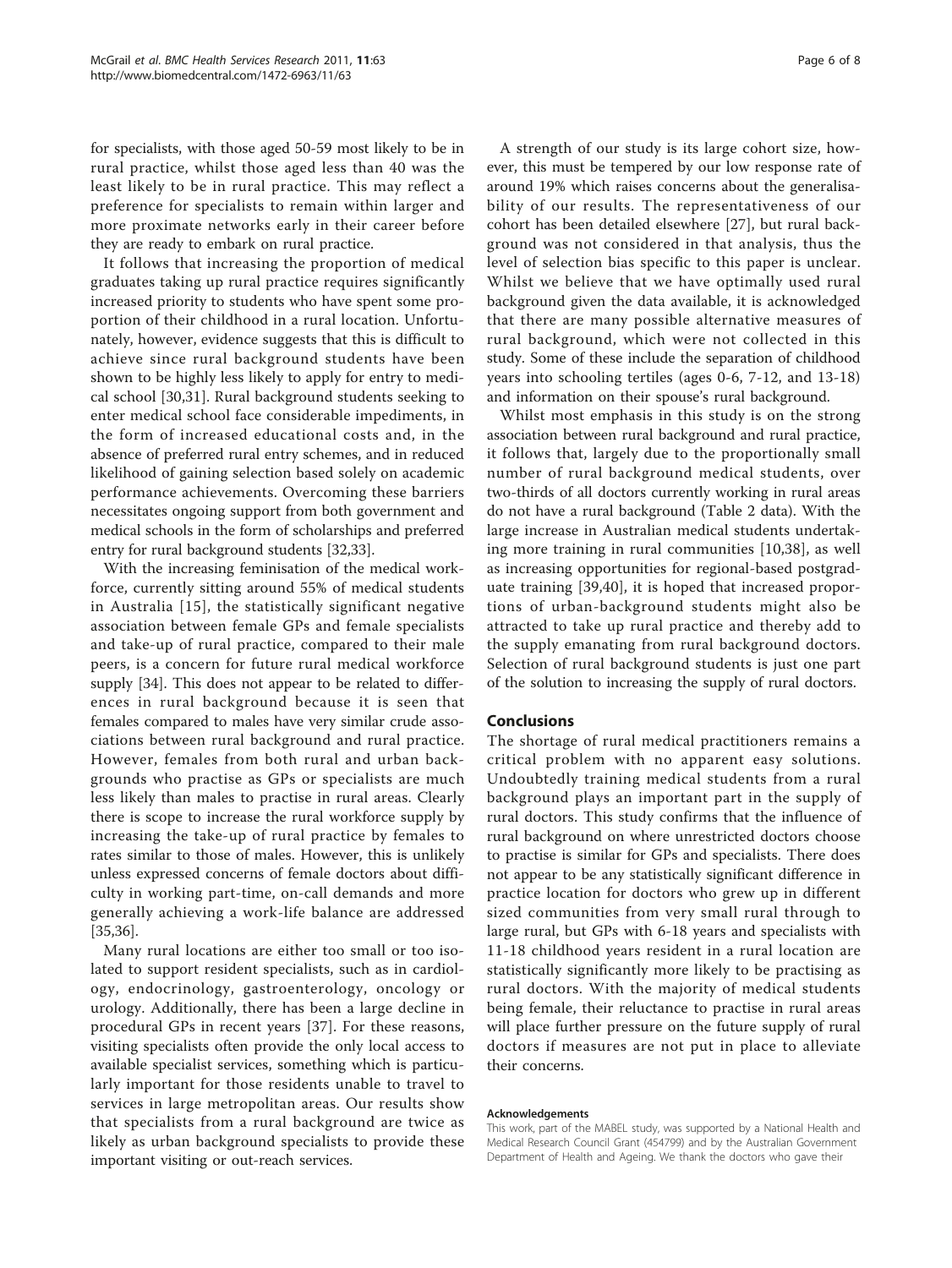<span id="page-6-0"></span>valuable time to participate in MABEL. Thanks to the other members of the MABEL team for their support, in particular the other chief investigators Anthony Scott and Guyonne Kalb, both from the Melbourne Institute of Applied Economic and Social Research, University of Melbourne.

#### Author details

<sup>1</sup>Monash University, Gippsland Medical School, Northways Road, Churchill, Victoria, 3825, Australia. <sup>2</sup>Monash University School of Rural Health, PO Box 666, Bendigo, Victoria, 3552, Australia. <sup>3</sup>Monash University, Department of Epidemiology and Preventive Medicine, 6th Floor, The Alfred Centre, Melbourne, Victoria, 3004, Australia.

#### Authors' contributions

MRM was responsible for analysis and interpretation of data in this study and all drafting of this paper. JSH was a chief investigator and contributed to the conception and design of this study, interpretation of results and all drafting of this paper. CMJ was a chief investigator and contributed to the conception and design of this study and interpretation of results. All authors contributed to revisions of the paper and approved the final manuscript.

#### Competing interests

The authors declare that they have no competing interests.

#### Received: 3 December 2010 Accepted: 23 March 2011 Published: 23 March 2011

#### References

- 1. World Health Organisation: The World Health Report 2006 Working together for health. Geneva: WHO; 2006.
- 2. Australian Government Department of Health and Ageing: Report on the audit of health workforce in rural and regional Australia, April 2008. Canberra: Commonwealth of Australia; 2008.
- 3. Lishner D, Larson E, Johnson K, Hart G, Rosenblatt R, Norris T: State of the health workforce in rural America: Profiles and comparisons. Seattle, WA: WWAMI Rural Health Research Center; 2005.
- Pong RW, Pitblado JR: Geographic distribution of physicians in Canada: beyond how many and where. Canadian Institute for Health Information; 2005.
- 5. Sheldon GF, Ricketts TC, Charles A, King J, Fraher EP, Meyer A: [The global](http://www.ncbi.nlm.nih.gov/pubmed/18953810?dopt=Abstract) [health workforce shortage: role of surgeons and other providers.](http://www.ncbi.nlm.nih.gov/pubmed/18953810?dopt=Abstract) Adv Sura 2008, 42:63-85.
- 6. Thistlethwaite J, Leeder S, Kidd M, Shaw T: [Addressing general practice](http://www.ncbi.nlm.nih.gov/pubmed/18637786?dopt=Abstract) [workforce shortages: policy options.](http://www.ncbi.nlm.nih.gov/pubmed/18637786?dopt=Abstract) Med J Aust 2008, 189:118-121.
- Brett TD, Arnold-Reed DE, Hince DA, Wood IK, Moorhead RG: [Retirement](http://www.ncbi.nlm.nih.gov/pubmed/19619089?dopt=Abstract) [intentions of general practitioners aged 45-65 years.](http://www.ncbi.nlm.nih.gov/pubmed/19619089?dopt=Abstract) Med J Aust 2009, 191:75-77.
- 8. Cooper RA: [Weighing the evidence for expanding physician supply.](http://www.ncbi.nlm.nih.gov/pubmed/15520427?dopt=Abstract) Ann Intern Med 2004, 141:705-714.
- 9. Joyce C, McNeil J, Stoelwinder J: [More doctors but not enough: Australian](http://www.ncbi.nlm.nih.gov/pubmed/16646743?dopt=Abstract) [medical workforce supply 2001-2012.](http://www.ncbi.nlm.nih.gov/pubmed/16646743?dopt=Abstract) Med J Aust 2006, 184:441-446.
- 10. Prideaux D: [Medical education in Australia: much has changed but what](http://www.ncbi.nlm.nih.gov/pubmed/19330667?dopt=Abstract) [remains?](http://www.ncbi.nlm.nih.gov/pubmed/19330667?dopt=Abstract) Med Teach 2009, 31:96-100.
- 11. Eley DS, Young L, Wilkinson D, Chater AB, Baker PG: [Coping with](http://www.ncbi.nlm.nih.gov/pubmed/18513178?dopt=Abstract) [increasing numbers of medical students in rural clinical schools: options](http://www.ncbi.nlm.nih.gov/pubmed/18513178?dopt=Abstract) [and opportunities.](http://www.ncbi.nlm.nih.gov/pubmed/18513178?dopt=Abstract) Med J Aust 2008, 188:669-671.
- 12. Rural Undergraduate Steering Committee: Rural doctors: Reforming undergraduate medical education for rural practice. Canberra: Commonwealth Department of Human Services and Health, Australian Government Publishing Service; 1994.
- 13. Lawson K, Chew M, Van Der Weyden MB: [A revolution in rural and](http://www.ncbi.nlm.nih.gov/pubmed/11379509?dopt=Abstract) [remote Australia: bringing health education to the bush.](http://www.ncbi.nlm.nih.gov/pubmed/11379509?dopt=Abstract) Med J Aust 2000, 173:618-624.
- 14. Lawson K, Chew M, Van Der Weyden MB: [The new Australian medical](http://www.ncbi.nlm.nih.gov/pubmed/15588204?dopt=Abstract) [schools: daring to be different.](http://www.ncbi.nlm.nih.gov/pubmed/15588204?dopt=Abstract) Med J Aust 2004, 181:662-666.
- 15. Australian Government Department of Health and Ageing: Medical training review panel: Thirteenth report. Canberra: Commonwealth of Australia; 2010.
- 16. Rabinowitz HK, Diamond JJ, Markham FW, Paynter NP: [Critical factors for](http://www.ncbi.nlm.nih.gov/pubmed/11559288?dopt=Abstract) [designing programs to increase the supply and retention of rural](http://www.ncbi.nlm.nih.gov/pubmed/11559288?dopt=Abstract) [primary care physicians.](http://www.ncbi.nlm.nih.gov/pubmed/11559288?dopt=Abstract) JAMA 2001, 286:1041-1048.
- 17. De Vries E, Reid S: [Do South African medical students of rural origin](http://www.ncbi.nlm.nih.gov/pubmed/14652974?dopt=Abstract) [return to rural practice?](http://www.ncbi.nlm.nih.gov/pubmed/14652974?dopt=Abstract) S Afr Med J 2003, 93:789-793.
- 18. Laven GA, Beilby JJ, Wilkinson D, McElroy HJ: [Factors associated with rural](http://www.ncbi.nlm.nih.gov/pubmed/12864716?dopt=Abstract) [practice among Australian-trained general practitioners.](http://www.ncbi.nlm.nih.gov/pubmed/12864716?dopt=Abstract) Med J Aust 2003, 179:75-79.
- 19. Owen JA, Conaway MR, Bailey BA, Hayden GF: [Predicting rural practice](http://www.ncbi.nlm.nih.gov/pubmed/17397369?dopt=Abstract) [using different definitions to classify medical school applicants as](http://www.ncbi.nlm.nih.gov/pubmed/17397369?dopt=Abstract) [having a rural upbringing.](http://www.ncbi.nlm.nih.gov/pubmed/17397369?dopt=Abstract) J Rural Health 2007, 23:133-140.
- 20. Wade ME, Brokaw JJ, Zollinger TW, Wilson JS, Springer JR, Deal DW, White GW, Barclay JC, Holloway AM: [Influence of hometown on family](http://www.ncbi.nlm.nih.gov/pubmed/17401768?dopt=Abstract) physicians' [choice to practice in rural settings.](http://www.ncbi.nlm.nih.gov/pubmed/17401768?dopt=Abstract) Fam Med 2007, 39:248-254.
- 21. Easterbrook M, Godwin M, Wilson R, Hodgetts G, Brown G, Pong R, Najgebauer E: Rural background and clinical rural rotations during medical training: Effect on practice location. Can Med Assoc J 1999, 160:1159-1163.
- 22. Wilson N, Couper I, De Vries E, Reid S, Fish T, Marais B: [A critical review of](http://www.ncbi.nlm.nih.gov/pubmed/19530891?dopt=Abstract) [interventions to redress the inequitable distribution of healthcare](http://www.ncbi.nlm.nih.gov/pubmed/19530891?dopt=Abstract) [professionals to rural and remote areas.](http://www.ncbi.nlm.nih.gov/pubmed/19530891?dopt=Abstract) Rural Remote Health 2009, 9:1060.
- Ranmuthugala G, Humphreys JS, Solarsh B, Walters L, Worley P, Wakerman J, Dunbar JA, Solarsh G: [Where is the evidence that rural](http://www.ncbi.nlm.nih.gov/pubmed/17760911?dopt=Abstract) [exposure increases uptake of rural medical practice?](http://www.ncbi.nlm.nih.gov/pubmed/17760911?dopt=Abstract) Aust J Rural Health 2007, 15:285-288.
- 24. Laven G, Wilkinson D: [Rural doctors and rural backgrounds: how strong is](http://www.ncbi.nlm.nih.gov/pubmed/14678410?dopt=Abstract) [the evidence? A systematic review.](http://www.ncbi.nlm.nih.gov/pubmed/14678410?dopt=Abstract) Aust J Rural Health 2003, 11:277-284.
- 25. Strasser R, Hogenbirk JC, Lewenberg M, Story M, Kevat A: [Starting rural,](http://www.ncbi.nlm.nih.gov/pubmed/21114701?dopt=Abstract) [staying rural: How can we strengthen the pathway from rural](http://www.ncbi.nlm.nih.gov/pubmed/21114701?dopt=Abstract) [upbringing to rural practice?](http://www.ncbi.nlm.nih.gov/pubmed/21114701?dopt=Abstract) Aust J Rural Health 2010, 18:242-248.
- 26. Jones M, Humphreys J, Prideaux D: [Predicting medical students](http://www.ncbi.nlm.nih.gov/pubmed/19769650?dopt=Abstract)' intentions [to take up rural practice after graduation.](http://www.ncbi.nlm.nih.gov/pubmed/19769650?dopt=Abstract) Med Educ 2009, 43:1001-1009.
- 27. Joyce C, Scott A, Jeon S, Humphreys JS, Kalb G, Witt J, Leahy A: [The](http://www.ncbi.nlm.nih.gov/pubmed/20181288?dopt=Abstract) "[Medicine in Australia: Balancing Employment and Life \(MABEL\)](http://www.ncbi.nlm.nih.gov/pubmed/20181288?dopt=Abstract)" [longitudinal survey - Protocol and baseline data for a prospective](http://www.ncbi.nlm.nih.gov/pubmed/20181288?dopt=Abstract) [cohort study of Australian doctors](http://www.ncbi.nlm.nih.gov/pubmed/20181288?dopt=Abstract)' workforce participation. BMC Health Serv Res 2010, 10:50.
- 28. Australian Government Department of Health and Ageing: DoctorConnect - district of workforce shortage factsheet.[[http://www.health.gov.au/](http://www.health.gov.au/internet/otd/publishing.nsf/content/work-DWS+Fact+Sheet) [internet/otd/publishing.nsf/content/work-DWS+Fact+Sheet](http://www.health.gov.au/internet/otd/publishing.nsf/content/work-DWS+Fact+Sheet)].
- 29. Australian Medical Workforce Advisory Committee: Sustainable specialist services: A compendium of requirements - 2004 update. AMWAC Report 2004.4. Sydney; 2004.
- 30. Emery A, Hurley S, Willians J, Pougnault S, Mercer A, Tennant M: [A seven](http://www.ncbi.nlm.nih.gov/pubmed/19930198?dopt=Abstract)[year retrospective analysis of students entering medicine via a Rural](http://www.ncbi.nlm.nih.gov/pubmed/19930198?dopt=Abstract) Student [Recruitment program in Western Australia.](http://www.ncbi.nlm.nih.gov/pubmed/19930198?dopt=Abstract) Aust J Rural Health 2009, 17:316-320.
- 31. Rourke J, Dewar D, Harris K, Hutten-Czapski P, Johnston M, Klassen D, Konkin J, Morwood C, Rowntree C, Stobbe K, Young T: Strategies to increase the enrolment of students of rural origin in medical school: recommendations from the Society of Rural Physicians of Canada. Can Med Assoc J 2005, 172:62-65.
- 32. Poole PJ, Moriarty HJ, Wearn AM, Wilkinson TJ, Weller JM: [Medical student](http://www.ncbi.nlm.nih.gov/pubmed/20145692?dopt=Abstract) [selection in New Zealand: looking to the future.](http://www.ncbi.nlm.nih.gov/pubmed/20145692?dopt=Abstract)  $N Z Med J 2009$ , 122:88-100.
- Dalley B, Podawiltz A, Castro R, Fallon K, Kott M, Rabek J, Richardson J, Thomson W, Ferry P, Mabry B, et al: [The Joint Admission Medical](http://www.ncbi.nlm.nih.gov/pubmed/19881424?dopt=Abstract) [Program: a statewide approach to expanding medical education and](http://www.ncbi.nlm.nih.gov/pubmed/19881424?dopt=Abstract) [career opportunities for disadvantaged students.](http://www.ncbi.nlm.nih.gov/pubmed/19881424?dopt=Abstract) Acad Med 2009, 84:1373-1382.
- 34. McRae I: [Australian general practice: where have the GP services gone?](http://www.ncbi.nlm.nih.gov/pubmed/16872252?dopt=Abstract) Appl Health Econ Health Policy 2006, 5:117-124.
- 35. Janes R, Elley R, Dowell A: New Zealand Rural General Practitioners 1999 Survey–Part 2: gender issues. N Z Med J 2004, 117:814.
- 36. Wainer J: [Work of female rural doctors.](http://www.ncbi.nlm.nih.gov/pubmed/15023221?dopt=Abstract) Aust J Rural Health 2004, 12:49-53.
- 37. Robinson M, Slaney G, Jones G, Robinson J: [GP Proceduralists:](http://www.ncbi.nlm.nih.gov/pubmed/20722462?dopt=Abstract) 'the hidden heart' [of rural and regional health in Australia.](http://www.ncbi.nlm.nih.gov/pubmed/20722462?dopt=Abstract) Rural Remote Health 2010, 10:1402.
- 38. Urbis: Evaluation of the University Departments of Rural Health program and the Rural Clinical Schools program: final report. Prepared for: Department of Health and Ageing; 2009.
- 39. Royal Australian College of General Practitioners: RACGP: Regional Training Providers.[\[http://www.racgp.org.au/gpet\]](http://www.racgp.org.au/gpet).